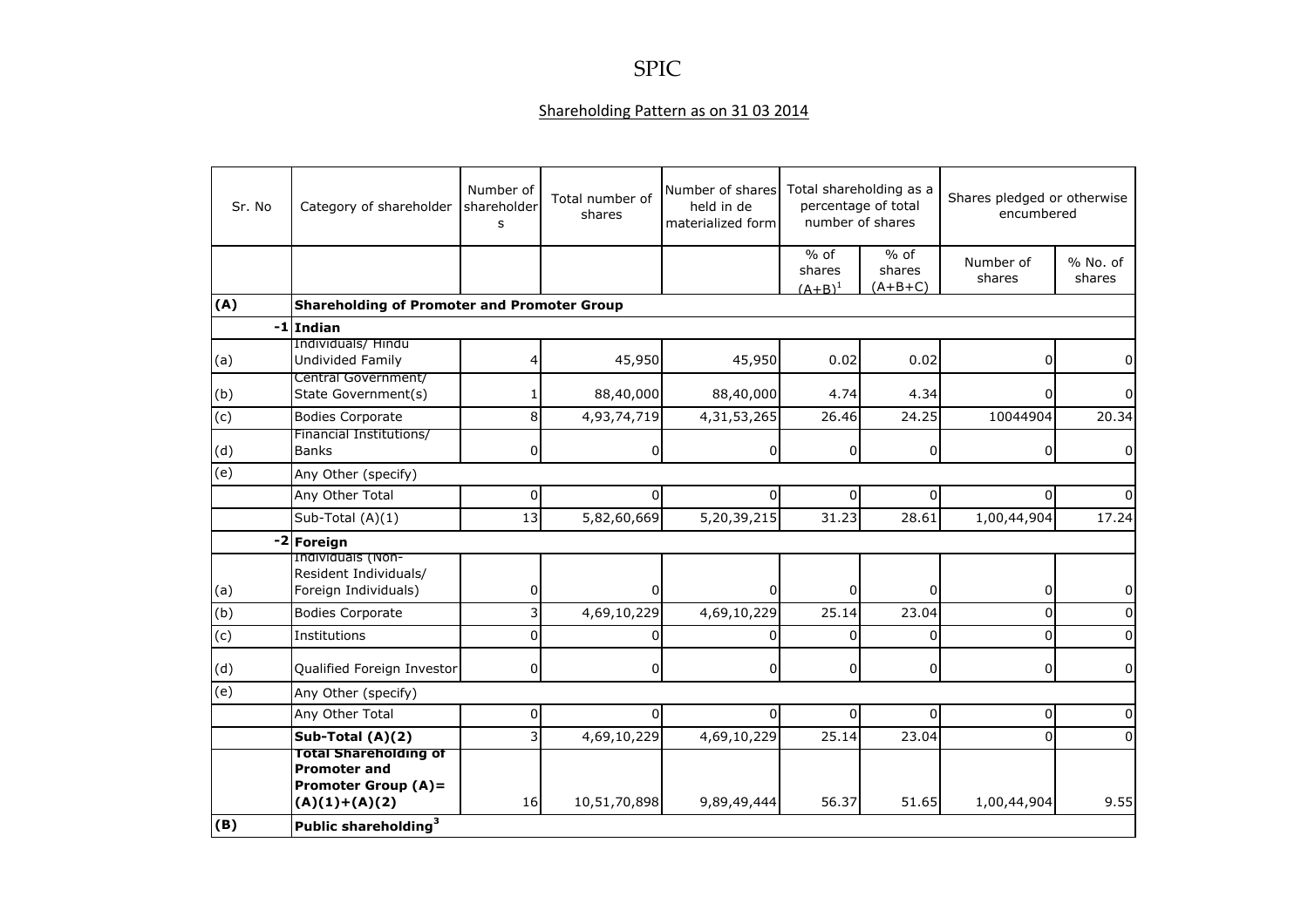|                | -1 Institutions                                                                        |                |                |                |          |                |                |           |
|----------------|----------------------------------------------------------------------------------------|----------------|----------------|----------------|----------|----------------|----------------|-----------|
| (a)            | Mutual Funds/ UTI                                                                      | 13             | 1,84,074       | 1,71,774       | 0.1      | 0.09           | $\Omega$       |           |
| (b)            | Financial Institutions/<br><b>Banks</b>                                                | 18             | 52,62,796      | 52,50,271      | 2.82     | 2.58           | 0              |           |
| (c)            | Central Government/<br>State Government(s)                                             | 0              | 0              | 0              | $\Omega$ | $\overline{0}$ | 0              | 0         |
| $\overline{d}$ | Venture Capital Funds                                                                  | $\Omega$       | $\Omega$       | $\Omega$       | $\Omega$ | $\Omega$       | 0              | U         |
| (e)            | <b>Insurance Companies</b>                                                             | 3              | 7,44,447       | 7,44,447       | 0.4      | 0.37           | $\mathbf 0$    |           |
| (f)            | Foreign Institutional<br>Investors                                                     | 5              | 7,97,563       | 7,89,413       | 0.43     | 0.39           | 0              | 0         |
| (g)            | Foreign Venture Capital<br>Investors                                                   | $\Omega$       |                | 0              | 0        | $\overline{0}$ | 0              | 0         |
| (h)            | Qualified Foreign Investor                                                             | 0              | $\overline{0}$ | $\overline{0}$ | 0        | $\overline{0}$ | $\overline{0}$ | 0         |
| (i)            | Any Other (specify)                                                                    |                |                |                |          |                |                |           |
|                | Any Other Total                                                                        | 0              |                | 0              | 0        | $\Omega$       | 0              |           |
|                | Sub-Total (B)(1)                                                                       | 39             | 69,88,880      | 69,55,905      | 3.75     | 3.43           | $\mathbf 0$    |           |
| $-2$           | <b>Non-institutions</b>                                                                |                |                |                |          |                |                |           |
| (a)            | <b>Bodies Corporate</b>                                                                | 849            | 98,21,778      | 95,70,698      | 5.26     | 4.82           | $\overline{0}$ | $\Omega$  |
| (b)            | Individuals                                                                            |                |                |                |          |                |                |           |
| (i)            | Individual shareholders<br>holding nominal share<br>capital up to Rs. 1 lakh           | 69,500         | 3,29,11,552    | 2,82,45,254    | 17.64    | 16.16          | $\overline{0}$ | 0         |
| (i)            | Individual shareholders<br>holding nominal share<br>capital in excess of Rs. 1<br>lakh | 580            | 2,93,04,826    | 2,91,49,826    | 15.71    | 14.39          | 0              |           |
| (c)            | Qualified Foreign Investor                                                             | 0              | 0              | 0              | $\Omega$ | $\overline{0}$ | 0              | $\Omega$  |
| (d)            | Any Other (specify)                                                                    |                |                |                |          |                |                |           |
|                | <b>Trusts</b>                                                                          | 5              | 171001         | 171001         | 0.09     | 0.08           | <b>NA</b>      | <b>NA</b> |
|                | <b>OCBs</b>                                                                            | $\overline{2}$ | 39800          | 39150          | 0.02     | 0.02           | <b>NA</b>      | <b>NA</b> |
|                | <b>NRIS</b>                                                                            | 461            | 1726567        | 1726567        | 0.93     | 0.85           | <b>NA</b>      | <b>NA</b> |
|                | Clearing Member                                                                        | 60             | 438234         | 438234         | 0.23     | 0.22           | <b>NA</b>      | <b>NA</b> |
|                | Any Other Total                                                                        | 528            | 23,75,602      | 23,74,952      | 1.27     | 1.17           | $\Omega$       | $\Omega$  |
|                | Sub-Total(B)(2)                                                                        | 71,457         | 7,44,13,758    | 6,93,40,730    | 39.88    | 36.54          | $\Omega$       | $\Omega$  |